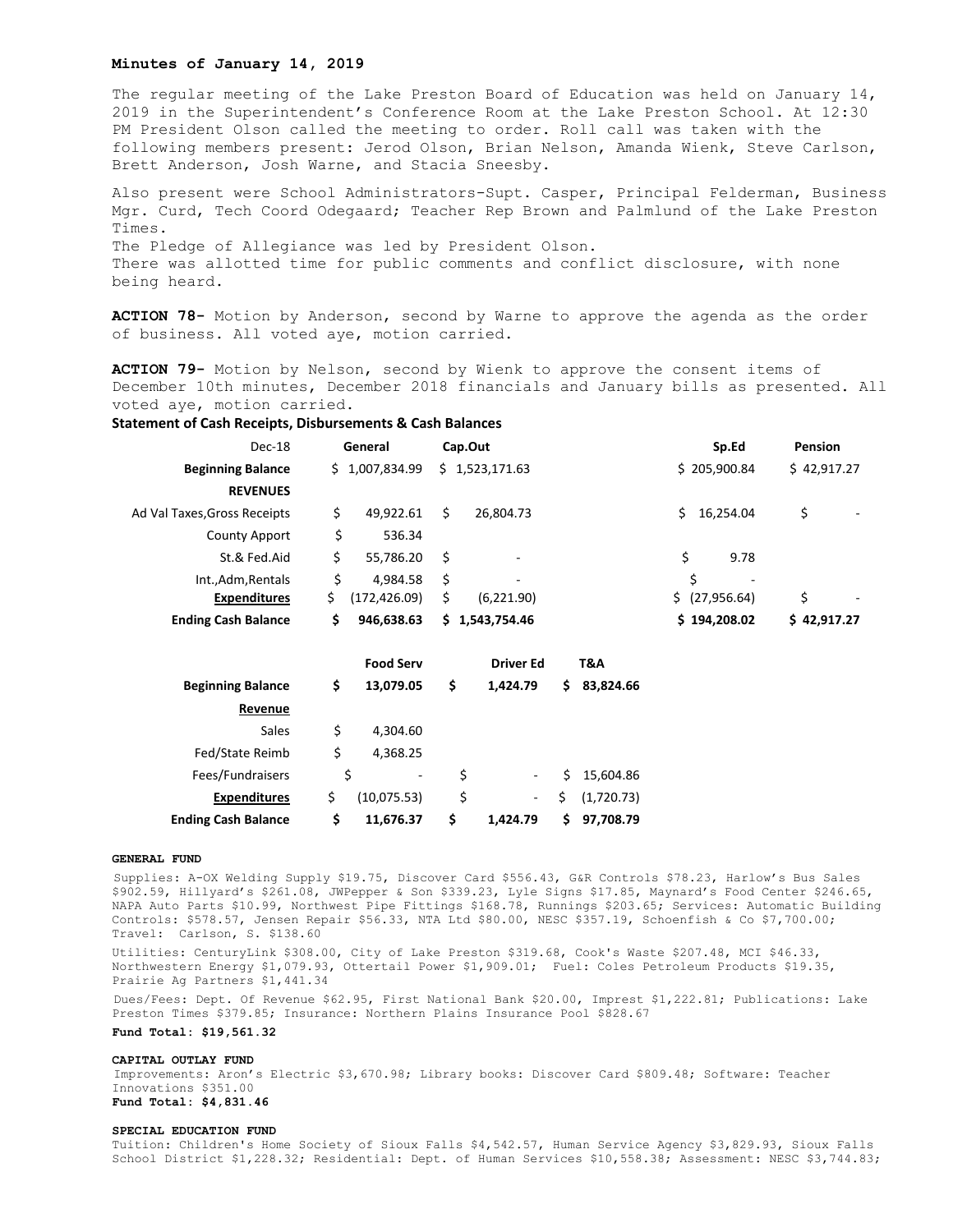Supplies: Supreme School Supply \$101.00 **Fund Total: \$24,005.03 FOOD SERVICE FUND**  Supplies: Appeara \$93.42, Culligan \$30.00, Restaurant Design Equipment & Supply \$71.97; Food: Cash-WA \$739.55, Child & Adult Nutrition \$271.73, Dean Foods \$485.11, Earthgrains \$193.00, Maynard's Food Center \$45.08, US Foods \$1,504.73 **Fund Total: \$3,434.59**

### **Checking Account Total: \$51,832.40**

**December Payroll:** General \$115,977.28 Benefits \$35,430.36; Special Education: \$13,220.20 Benefits: \$4,452.78; Food Service: \$4,304.03, Benefits \$1,493.36; Total December Payroll: \$174,878.01.

The second reading of the 2019-2020 calendar was held. There was some discussion on the number of early dismissals within the proposed calendar.

Principal Felderman presented information regarding the upcoming Principal search, including timelines, requirements, and desired qualifications.

Felderman then informed the board that the SDHSAA is opting to move start of the six-man football class back two years.

The five-year capital outlay plan was reviewed with discussion held on upcoming projects and equipment purchases. Administration was given the direction to obtain more information on LED lighting, tractor, and HVAC for selected areas.

**ACTION 80-** Motion by Warne, second by Anderson the 2019-20 school calendar. Nelson, Anderson, Warne, Wienk and Olson voted aye, Sneesby and Carlson voted nay. Motion passes with a 5-2 vote.

**ACTION 81-** Motion by Carlson, second by Anderson to set the school board election date as April 9, 2019. All voted aye, motion carried.

**ACTION 82-** Motion by Nelson, second by Sneesby to accept the 2017-18 audit report and the DLA letter of approval. All voted aye, motion carried.

**ACTION 83-** Motion by Anderson, second by Warne to approve open three new open enrollments. All voted aye, motion carried.

**ACTION 84-** Motion by Anderson, second by Wienk to open the principal position. All voted aye, motion carried.

**ACTION 85-** Motion by Anderson, second by Warne to surplus for disposal 38 metal folding chairs and one defunct spotlight. All voted aye, motion carried.

President Olson reported on the NESC meeting. He noted that they were looking into LED lighting, and had numbers that said they would save enough to have it pay for itself in three years. Member Carlson reported on Governor Daugaard's budget address which called for a 2.3 percent increase to schools. Business Manager Curd reported that the Maintenance of Effort was approved. Principal Felderman reported that he would be heading to Pierre with Supt Casper for the SDHSAA meeting where they would decide if the A/LP football cooperative could stay together as one nineman team. Supt Casper reported that our enrollment numbers have increased. He added that local beef producers are working on getting locally produced beef to schools for our lunch program.

**ACTION 86** – Motion by Anderson, second by Warne to enter into executive session pursuant to SDCL 1-25-2 for the purpose of evaluations at 1:52 PM. All voted aye, motion carried.

**ACTION 87 -** President Olson declared board out of executive session at 2:36 PM.

**ACTION 88** – Motion by Anderson, second by Wienk to adjust board evaluation tool to not disclose the individual board member's name on the final evaluation. All voted aye, motion carried.